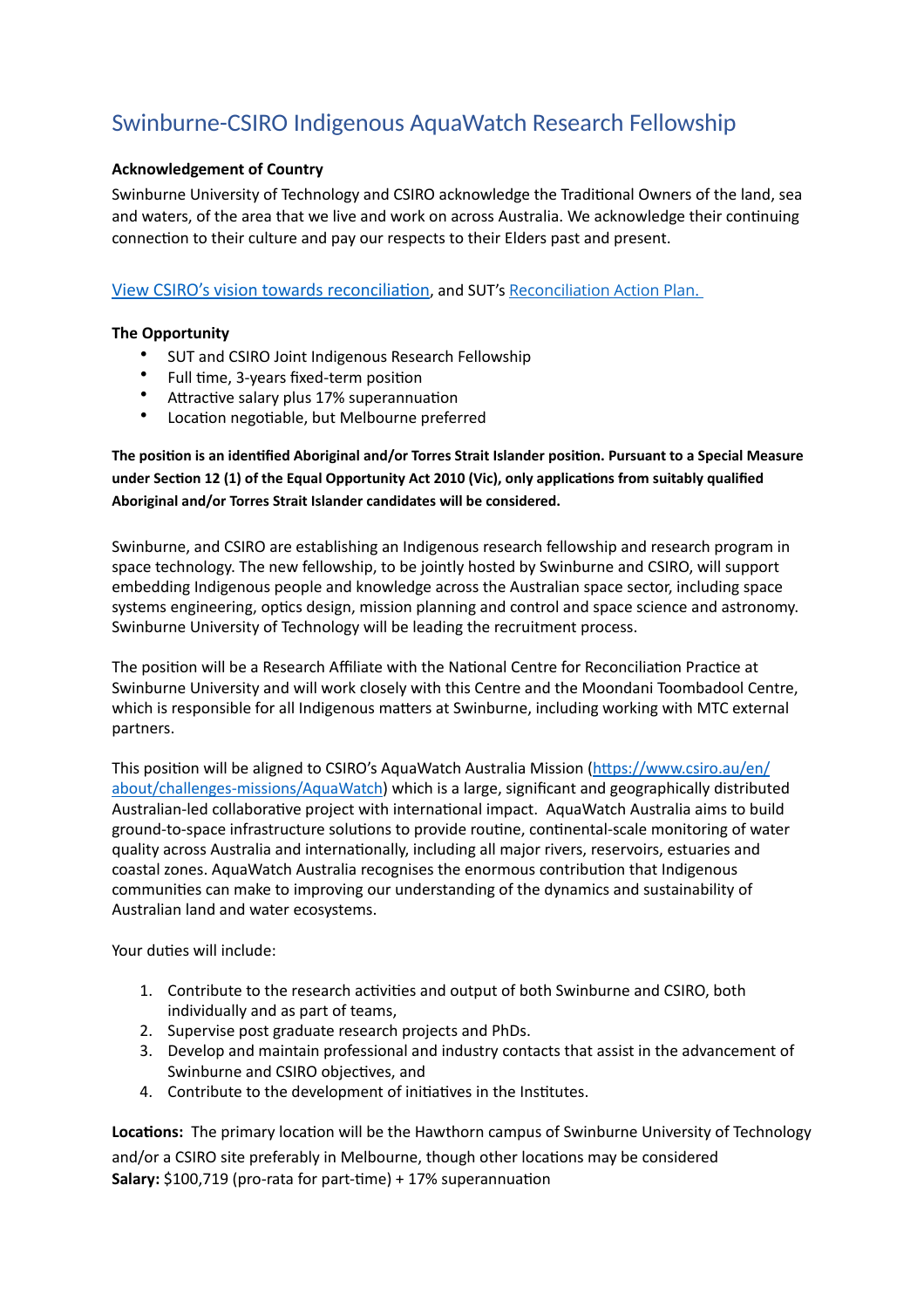# **Tenure:** Specified term of 3 years **Reference:** 0622\_05/22\_RTR

## **To be considered you will need:**

- Demonstrated experience working with Aboriginal and Torres Strait Islander communities and organisations
- Proven capacity to complete advanced writing and analysis tasks, including research publications in high quality journals
- Evidence of success or clear potential in graduate student supervision
- Proven ability to communicate research results effectively in academic, policy and/or industry forums as relevant, and
- Excellent time management and working to deadlines

## **Qualifications**

- An earned doctoral qualification in a field related to the position or equivalent experiences.
- Proven research experience in a field related to the position

## **Eligibility**

Swinburne University is committed to our Indigenous Employment Strategy and are seeking to increase the representation of Aboriginal and/or Torres Strait Islander peoples within the University, where traditionally they have been under-represented. Specifically, Swinburne Research would like to grow the Indigenous workforce to further enhance the capability within these disciplines.

CSIRO considers the filling of this position to constitute a special/equal opportunity/affirmative measure under section  $8(1)$  of the Racial Discrimination Act 1975 (Cth). The position is therefore only open to Aboriginal and/or Torres Strait Islander people with Australian Citizenship. The successful applicant will be required to provide evidence to confirm that they are an Aboriginal and/ or Torres Strait Islander person.

The successful applicant will be required to obtain and provide a National Police Check and is **required to provide contact details of at least one Aboriginal and/or Torres Strait Islander Cultural**  Referee to confirm their ability to work and communicate respectfully with Aboriginal and/or **Torres Strait Islander peoples. Appointment to this role may be subject to other security/medical/ character requirements.**

### **Flexible Working Arrangements**

Swinburne and CSIRO offer flexible working options, leave and parenting/carer policies to support work life balance.

### **Diversity and Inclusion**

Both Swinburne and CSIRO are large and culturally diverse organisations that are proud of our commitment to equity and inclusion. Swinburne and CSIRO are working hard to recruit people representing the diversity across our society, and ensure that all our people feel supported to do their best work and feel empowered to let their ideas flourish.

To find out more about Swinburne's Diversity and Inclusion strategy visit https:// www.swinburne.edu.au/about/strategy-initiatives/equity-diversity/ To find out more about CSIRO's Diversity and Inclusion strategy visit: https://www.csiro.au/en/about/ [Policies/Diversity-strategy](https://www.csiro.au/en/about/Policies/Diversity-strategy)

# **About CSIRO**

CSIRO is Australia's national science agency, and we solve the greatest challenges through innovative science and technology. We put the safety and wellbeing of our people above all else and